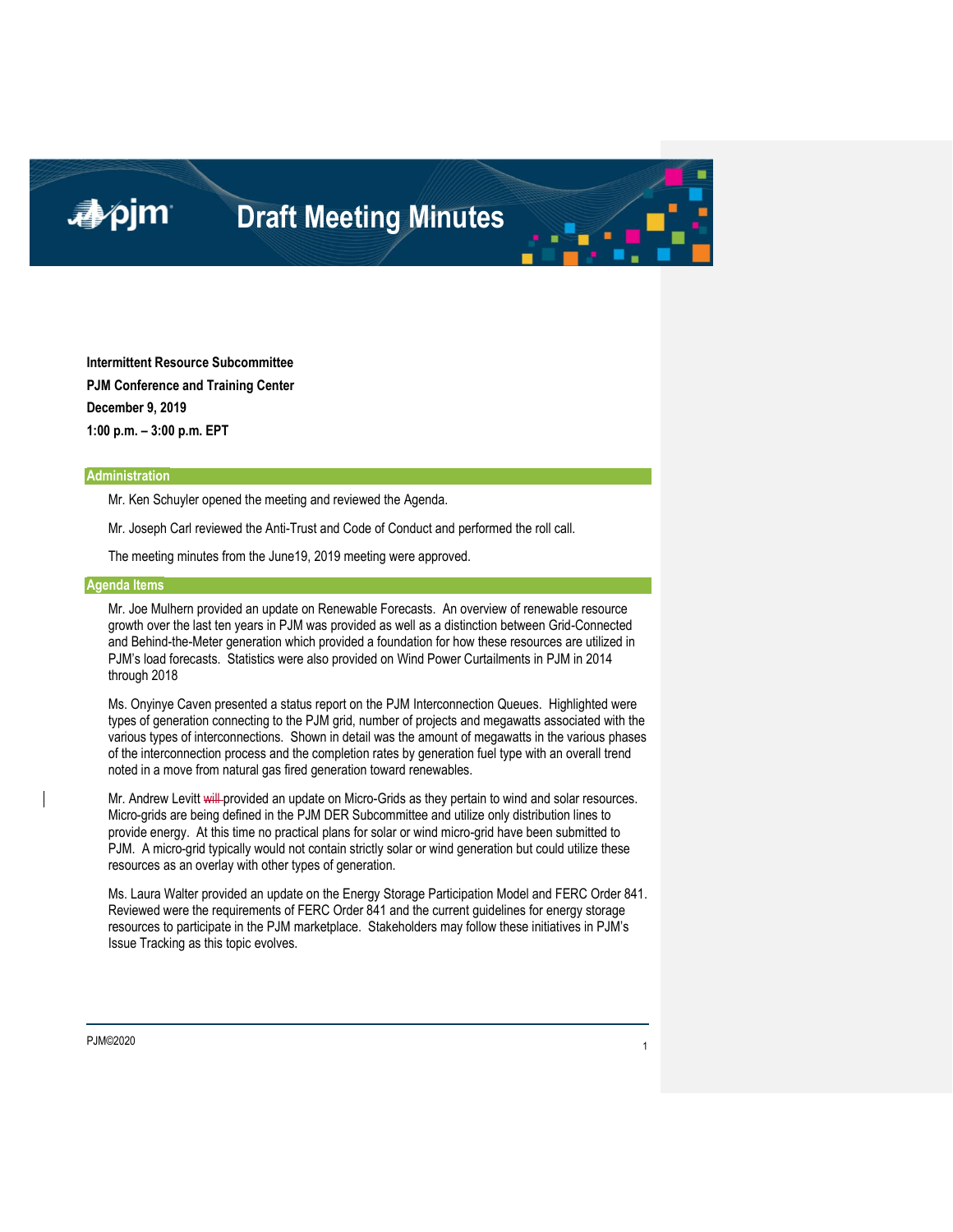# apjm

# **Draft Meeting Minutes**

#### **Future Agenda Items**

None at this time

| <b>Future Meeting Dates</b> |             |       |                        |
|-----------------------------|-------------|-------|------------------------|
| March 2, 2020               | $1:00$ p.m. | WebEx | Formatted: Font: 10 pt |
| June 24, 2020               | $1:00$ p.m. | WebEx | Formatted: Font: 10 pt |
| September 23, 2020          | 1:00 p.m.   | WebEx |                        |
| December 21, 2020           | 1:00 p.m.   | WebEx |                        |

| <b>In-Person Attendees:</b> |          |                                            |                           |  |  |  |
|-----------------------------|----------|--------------------------------------------|---------------------------|--|--|--|
| Schuyler                    | Ken      | PJM Interconnection, LLC                   | Not Applicable            |  |  |  |
| Carl                        | Joseph   | PJM Interconnection, LLC                   | Not Applicable            |  |  |  |
| Caven                       | Onyinye  | PJM Interconnection, LLC                   | Not Applicable            |  |  |  |
| Foladare                    | Ken      | Tangibl Inc.                               | Not Applicable            |  |  |  |
| Mulhern                     | Joseph   | PJM Interconnection, LLC                   | Not Applicable            |  |  |  |
| Walter                      | Laura    | PJM Interconnection, LLC                   | Not Applicable            |  |  |  |
|                             |          |                                            |                           |  |  |  |
|                             |          | In Attendance via WebEx / Teleconference:  |                           |  |  |  |
| Carmean                     | Greg     | Organization of PJM States                 | Not Applicable            |  |  |  |
| D'Alessandris               | Lou      | First Energy Solutions Corp.               | <b>Transmission Owner</b> |  |  |  |
| Durinsky                    | Mike     | First Energy Solutions Corp.               | <b>Transmission Owner</b> |  |  |  |
| Davis                       | James    | <b>Dominion Energy</b>                     | <b>Generation Owner</b>   |  |  |  |
| Dolan                       | Jim      | PJM Interconnection, LLC                   | Not Applicable            |  |  |  |
| Domian                      | Christin | Duquesne Light Company                     | <b>Transmission Owner</b> |  |  |  |
| Filomena                    | Guy      | <b>Customized Energy Solutions, Ltd</b>    | Not Applicable            |  |  |  |
| Gahimer                     | Mike     | Indiana Office of Utility Consumer Council | Ex Officio Member         |  |  |  |
| Gilani                      | Rehan    | Coned Clean Energy Businesses              | Not Applicable            |  |  |  |
| Guntle                      | Vince    | American PowerNet Management, L.R.         | <b>End-Use Customer</b>   |  |  |  |
|                             |          |                                            |                           |  |  |  |
| Hyzinski                    | Tom      | <b>GT Power Group</b>                      | Not Applicable            |  |  |  |

PJM©2020 <sup>2</sup>

Ξ

u